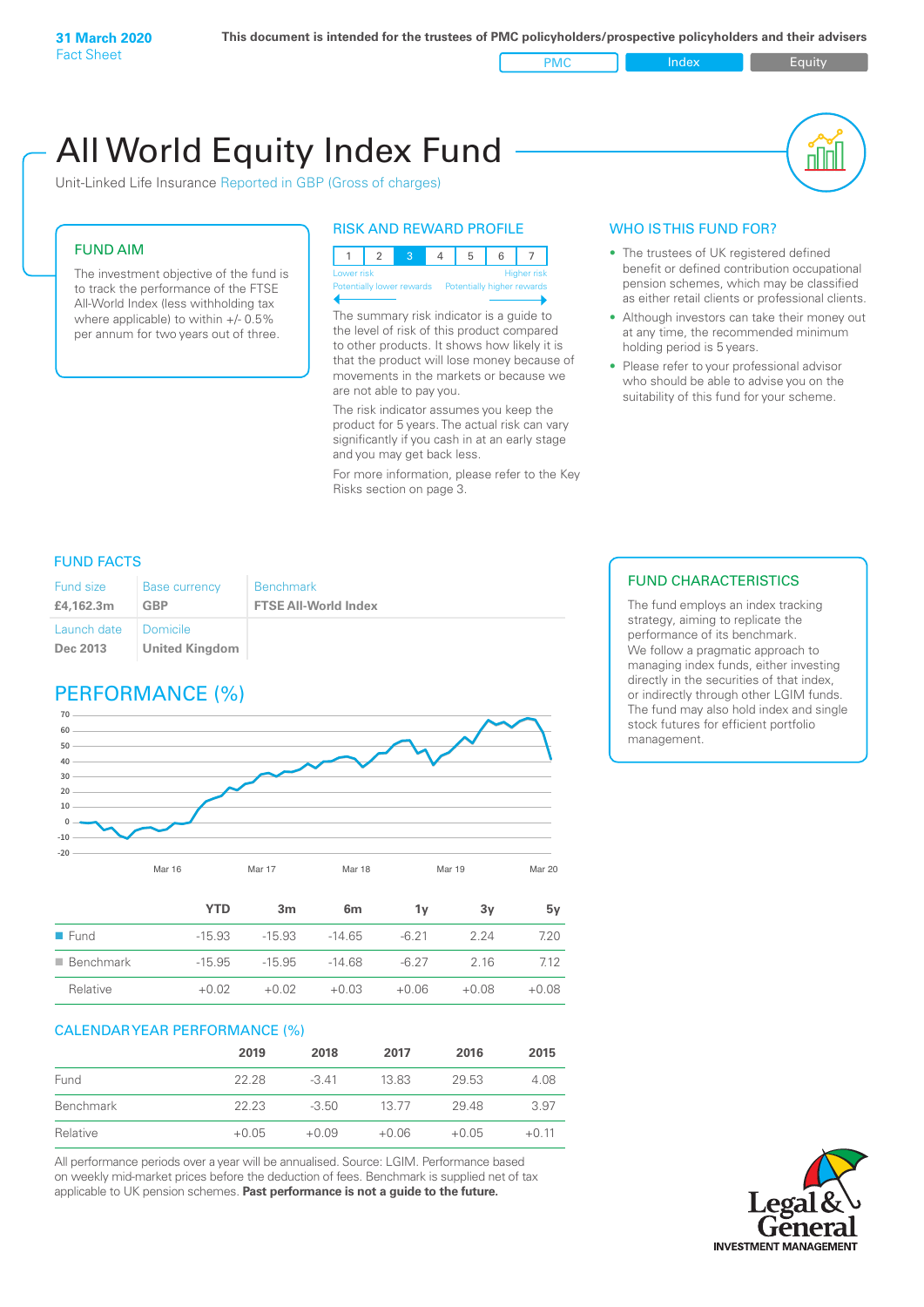# All World Equity Index Fund

Unit-Linked Life Insurance Reported in GBP (Gross of charges)

# PORTFOLIO BREAKDOWN

All data source LGIM unless otherwise stated. Totals may not sum due to rounding. In order to minimise transaction costs, the Fund will not always own all the assets that constitute the index and on occasion it will own assets that are not in the index.



# SECTOR (%)

| $\blacksquare$ Technology  | 19.1 |
|----------------------------|------|
| $\blacksquare$ Financials  | 19.1 |
| $\blacksquare$ Health Care | 12.7 |
| ■ Consumer Services        | 11.9 |
| Industrials                | 11.9 |
| Consumer Goods             | 11.3 |
| $\Box$ Oil & Gas           | 38   |
| ■ Basic Materials          | 3.7  |
| $\blacksquare$ Utilities   | 3.5  |
| $\Box$ Other               | 29   |
|                            |      |

# REGION (%)

| North America                 | 57.9 |
|-------------------------------|------|
| Europe (ex UK)                | 136  |
| <b>World Emerging Markets</b> | 10.6 |
| Japan                         | 82   |
| Asia Pac ex Japan Dev         | 49   |
| UK (World)                    | 46   |
| Middle East/Africa Dev        | 02   |
|                               |      |

# MARKET CAPITALISATION (%) TOP 10 HOLDINGS (%)

| ■ Large            | 83.6 |
|--------------------|------|
| $\blacksquare$ Mid | 16.4 |



| Microsoft Corp        | 3 O            |
|-----------------------|----------------|
| Apple Inc             | 26             |
| Amazon Com Inc        | 2 O            |
| Facebook              | 1 <sub>0</sub> |
| Alphabet CI A         | O 9            |
| Johnson & Johnson     | 09             |
| Alphabet CI C         | O 9            |
| Alibaba Group Holding | O 9            |
| Nestle                | 0.8            |
| JPMorgan Chase & Co   |                |
|                       |                |



The Index Fund Management team comprises 25 fund managers, supported by two analysts. Management oversight is provided by the Global Head of Index Funds. The team has average industry experience of 15 years, of which seven years has been at LGIM, and is focused on achieving the equally important objectives of close tracking and maximising returns.